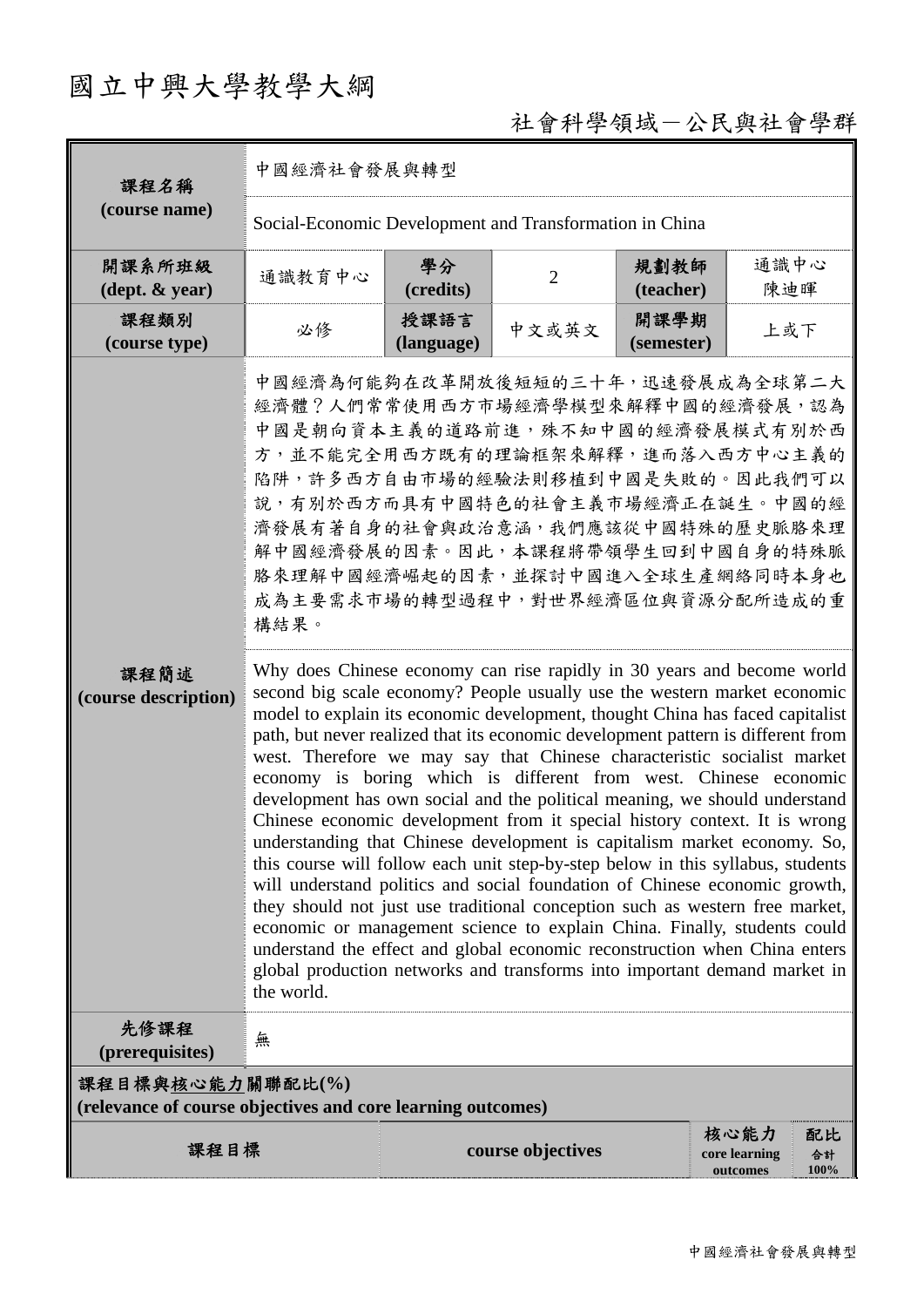| 人文素養<br>10%<br>the political and social factors of<br>政治及社會因素,及其對全球經<br>economic development in China,<br>濟造成的的重構效應。<br>科學素養<br>0%<br>and how this country to reconstruct<br>二、學生能分析中國發展因素對全球<br>global economic order.<br>經濟局勢的影響,因而具備職涯<br>2. Students could get capacity to<br>溝通能力<br>0%<br>選擇之宏觀思維能力。<br>analyze that global economy how to<br>三、避免僅以西方經濟學或管理學理<br>be effected by China economic<br>創新能力<br>0%<br>論做為爾後在中國投資或就業<br>development, they will own macro<br>thinking ability when choosing<br>時唯一的行動準則。<br>國際視野<br>65%<br>career development.<br>四、學生能感受到中國與全球共構下<br>3. Avoiding using western theories<br>的經濟變化,對日常生活及就業<br>社會關懷<br>25%<br>completely in China when students<br>所產生的影響。<br>are employed and invest in the<br>五、西方中心主義觀點及線性思考模<br>future.<br>式非普世準則,能從在地觀點了<br>4. Students can feel economic change<br>解中國經濟發展。<br>under coherence between China<br>with world and how it effects their<br>everyday life and works.<br>5. To understand China economic<br>development under local context and |                  |                                                                              |  |
|-------------------------------------------------------------------------------------------------------------------------------------------------------------------------------------------------------------------------------------------------------------------------------------------------------------------------------------------------------------------------------------------------------------------------------------------------------------------------------------------------------------------------------------------------------------------------------------------------------------------------------------------------------------------------------------------------------------------------------------------------------------------------------------------------------------------------------------------------------------------------------------------------------------------------------------------------------------------------------------------------------------------------------|------------------|------------------------------------------------------------------------------|--|
|                                                                                                                                                                                                                                                                                                                                                                                                                                                                                                                                                                                                                                                                                                                                                                                                                                                                                                                                                                                                                               | 一、了解並分析中國經濟發展背後的 | 1. To understand, explore and analyze<br>to avoid western and liner thinking |  |
|                                                                                                                                                                                                                                                                                                                                                                                                                                                                                                                                                                                                                                                                                                                                                                                                                                                                                                                                                                                                                               |                  |                                                                              |  |
|                                                                                                                                                                                                                                                                                                                                                                                                                                                                                                                                                                                                                                                                                                                                                                                                                                                                                                                                                                                                                               |                  |                                                                              |  |
|                                                                                                                                                                                                                                                                                                                                                                                                                                                                                                                                                                                                                                                                                                                                                                                                                                                                                                                                                                                                                               |                  |                                                                              |  |
|                                                                                                                                                                                                                                                                                                                                                                                                                                                                                                                                                                                                                                                                                                                                                                                                                                                                                                                                                                                                                               |                  |                                                                              |  |
|                                                                                                                                                                                                                                                                                                                                                                                                                                                                                                                                                                                                                                                                                                                                                                                                                                                                                                                                                                                                                               |                  |                                                                              |  |
| model.                                                                                                                                                                                                                                                                                                                                                                                                                                                                                                                                                                                                                                                                                                                                                                                                                                                                                                                                                                                                                        |                  |                                                                              |  |

# 課程目標之教學方法與評量方法

**(teaching and assessment methods for course objectives)** 

| 教學方法 (teaching methods) | 學習評量方式 (evaluation)                                 |
|-------------------------|-----------------------------------------------------|
| 講授                      |                                                     |
| 影片                      | 1. 課堂出席與討論 20%。<br>2. 期中考、期末考共 60%。<br>3. 期末報告 20%。 |
| 討論                      |                                                     |

# 授課內容(單元名稱與內容、習作 **/** 考試進度、備註) **(course content and homework / tests schedule)**

# 第一週、社會主義與資本主義

自編講義:《亞當史密斯的美妙新世界》,Pp.36-72 自編講義:《馬克思的嚴酷體系》,Pp.144-185 其他參考書:《注意!重點不在 GDP: 郎咸平談振興經濟對策》, Pp.33-59

# 第二週、計劃經濟與自由市場

自編講義:《計劃經濟與自由市場》,Pp.1-8 其他參考書:《改革:我們正在過大關》,Pp.7-29

# 第三週、中國改革開放的背景因素

自編講義:《中國改革開放簡史》,Pp.9-10 影片:《激蕩三十年:第 1 集》 其他參考書:《中國·崛起一中國企業發展史 1978-1992》, Pp.27-61

# 第四週、改革開放初期的國家經濟發展政策

自編講義:《中國與東亞資本的共構》,Pp.11-13 影片:《激蕩三十年:第 2 集》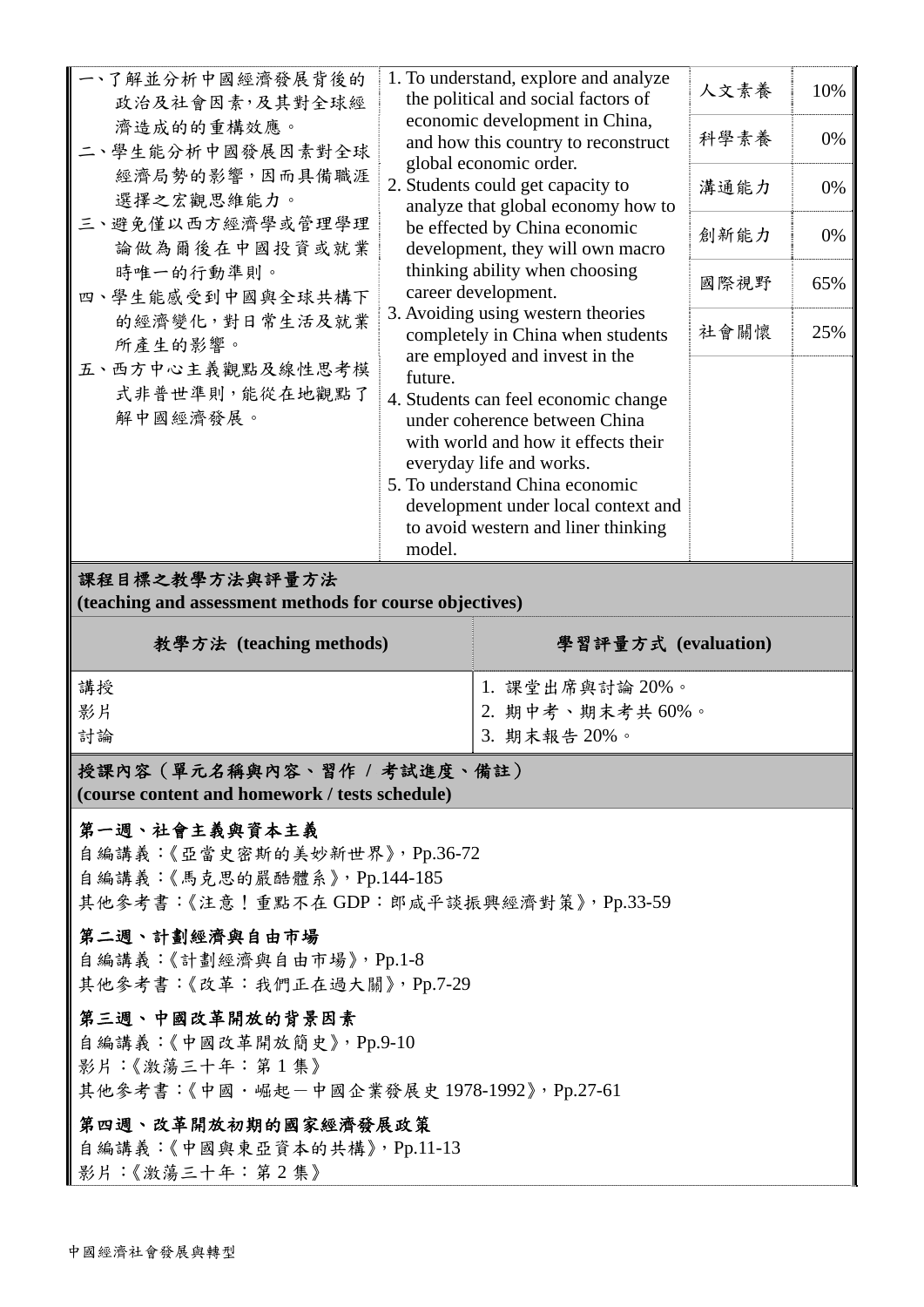# 第五週、經濟特區的建立

自編講義:《經濟特區建立 30 年回顧》,Pp.14-17 影片:《行知中國:見證深圳特區》;《今日看世界 2010-09-06 深圳:創造奇蹟的 30 年 (一)》 其他參考書:《中國·崛起-中國企業發展史 1978-1992》, Pp.63-96

#### 第六週、出口導向的經濟策略

自編講義:《中國進出口概況》,Pp.18-20 影片:《大國和諧第 1 集-大國之變》

# 第七週、世界工廠的形成與歐美市場需求

自編講義:《中國出口國家排行分析》,Pp.21-23 影片:《大國和諧第 2 集-中國製造》

#### 第八週、經濟發展對社會的影響

自編講義:《中國經濟發展的社會面向》Pp.24-25 影片:《蘋果靠土豪金在中國翻盤的背後 1021212-4》;《20131226 關鍵時刻之 9》;《20140403 關 鍵時刻之 6》;《關鍵時刻 20140418》 其他參考書:《中國改革-10位經濟學家的思考》, Pp.102-122

# 第九週、期中考試

#### 第十週、從出口導向到內需經濟的轉型

自編講義:《中國十五與十一五規劃》,Pp.26 自編講義:《出口經濟與內需經濟的雙重策略形成》,Pp.26-27 自編講義:《全球金融風暴加速中國擴大內需市場》,Pp.27-29 自編講義:《中國十五與十一五計劃統計數據比較》,Pp.29-31 自編講義:《中國經濟與內需成長比較:零售消費金額成長率》Pp.31-34 影片:《金錢的故事:6) 金融全球化》

# 第十一週、從招商引資到招商選資

自編講義:《中國十二五規劃》,Pp.35-37 影片:《激流中國:富人與農民工》 其他參考書:《改革:我們正在過大關》,Pp.225-249

# 第十二週、家電下鄉政策

自編講義:《中國家電下鄉推廣工作》,Pp.38-43 自編講義:《「新」家電下鄉政策》,Pp.43-47 影片:《文莤的世界財經週報 4-陸外部需求減弱內需挑大樑》;《焦點訪談家電下鄉新變化》;《家 電下鄉擴內需大陸加碼台商受惠》;《家電下鄉加山寨機台商電路板大廠世界第七》;《經濟半小 時家電坎坷下鄉路》

# 第十三週、中國內需市場的國家驅動

自編講義:《中國擴大內需十項措施》,Pp.48-50 影片:《消失的國界 創客崛起 深圳》 其他參考書:《注意!重點不在 GDP:郎咸平談振興經濟對策》, Pp.177-196

#### 第十四週、中國內需市場的社會特質

自編講義:《中國內需市場的特殊性》,Pp.51-52 自編講義:《中國農村消費市場特性》,Pp.52-57 自編講義:《中國資通訊消費市場的社會基礎》,Pp.57-61 影片:《2015.08.16 開放新中國完整版 全球經濟萎迷「產業轉型」是「致勝關鍵」》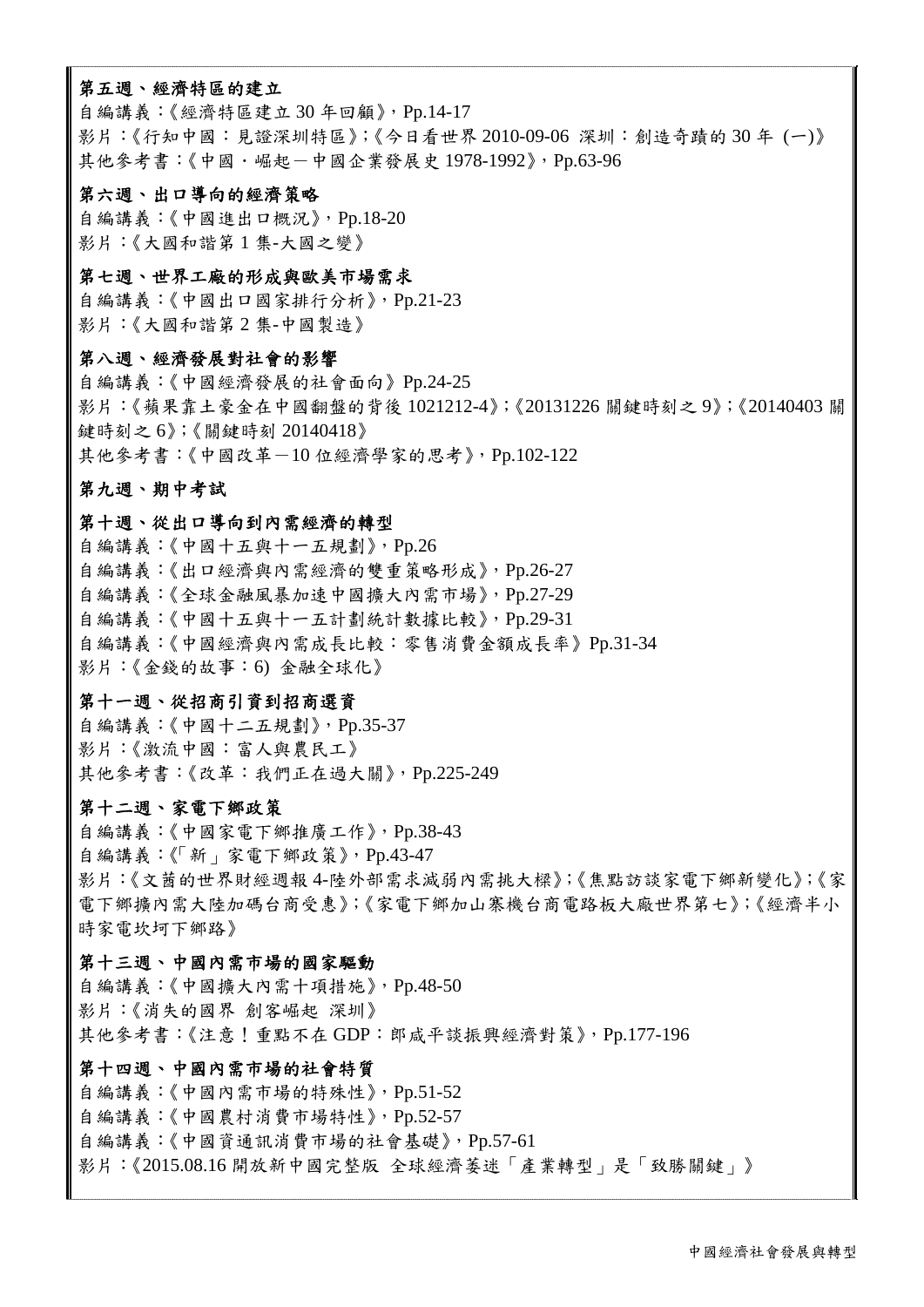#### 第十五週 **12/21**、中國資通訊產業的國家及社會面向

自編講義:《中國資通訊產業發展的國家及社會基礎》,Pp.62-67 影片:《中國「山寨機」傳奇 台商搶攻五千億市場》;《網路手機中國特色 資訊世界中共精心 布局》;《寬带中國上升为國家戰略》;《中國網路審查制度,蘋果也低頭》;《華為》

#### 第十六週、中國經濟轉型的社會影響與全球經濟重構

自編講義:《從東亞模式到北亞模式》,Pp.68-69 自編講義:《從世界工廠到消費市場對全球經濟的影響》,Pp.69-70 自編講義:《亞洲基礎設施投資銀行設立,中國經濟影響力崛起》,Pp.71-73 自編講義:《一帶一路經濟戰略》,Pp.74-76 自編講義:《中國製造 2025》,Pp.77-78 影片:《文茜周報 201504056 亞投行》;《動畫看懂一帶一路》;《文茜周報 201504057 一帶一路》; 《中國製造 2025》 其他參考書:《中國改革-10位經濟學家的思考》,Pp.91-98

# 第十七週、具有中國特色的社會主義市場經濟

自編講義:《中國十三五規劃》,Pp.79-81 自編講義:《中國特色的社會主義市場經濟》,Pp.82-85 影片:《中共改革開放给中國帶來了什麼》;《韓磊 花開在眼前(大型財經紀錄片《激蕩 1978 2008》 主題曲)》 其他參考書:《走向「十三五」:中國經濟新開局》 其他參考書:《中國改革-10 位經濟學家的思考》, Pp.305-325

# 第十八週 **1/11**、期末考試、繳交期末報告

教科書與參考書目(書名、作者、書局、代理商、說明) **(textbook & other references)**

# 一、教科書

自編講義

#### 二、參考書目及自主延伸閱讀

1.貝多廣,2016,《大變革時代的中國經濟》。台北:風格司藝術創作坊。

- 2.吳敬璉、劉鶴,2016,《走向「十三五」:中國經濟新開局》。北京:中信。
- 3.陳健民、鍾華,2016,《艱難的轉型:現代化與中國社會》。香港:中文大學出版社。
- 4.鄒至莊,2014,《中國的經濟與社會問題》。新加坡:八方文化創作室。
- 5.林毅夫,2009,《解讀中國經濟》。台北:時報。
- 6.林蘊暉,2009,《向社會主義過渡:中國經濟與社會的轉型》。香港:中文大學出版社。
- 7.郎咸平,2009,《注意!重點不在 GDP:郎咸平談振興經濟對策》。台北:遠流。
- 8.張五常,2008,《中國經濟制度》。香港:花千樹。
- 9.張維迎, 2008,《中國改革-10位經濟學家的思考》。上海: 人民出版社。
- 10.吳曉波, 2007, 《中國·崛起一中國企業發展史 1978-1992》, 台北:遠流。
- 11.戰略暨國際研究中心、國際經濟研究院,2006,《重估中國崛起:世界不能不知的中國強權》。 台北:聯經。
- 12.吳敬璉,2002,《改革:我們正在過大關》。北京:三聯書店。
- 13.張五常,1993,《中國經濟革命》。壹週刊系列。
- 14.Andressen, Curtis, 2016, *China's Changing Economy: Trends, Impacts and the Future*. New York: Routledge.

15.Naughton, Barry and Kellee Sing Tsai, 2015, *State Capitalism, Institutional Adaptation, and the Chinese Miracle*. New York: Cambridge University Press.

```
16.Cheung, Yin-Wong and Jakob de Haan, 2013, The Evolving Role of China in the Global
```